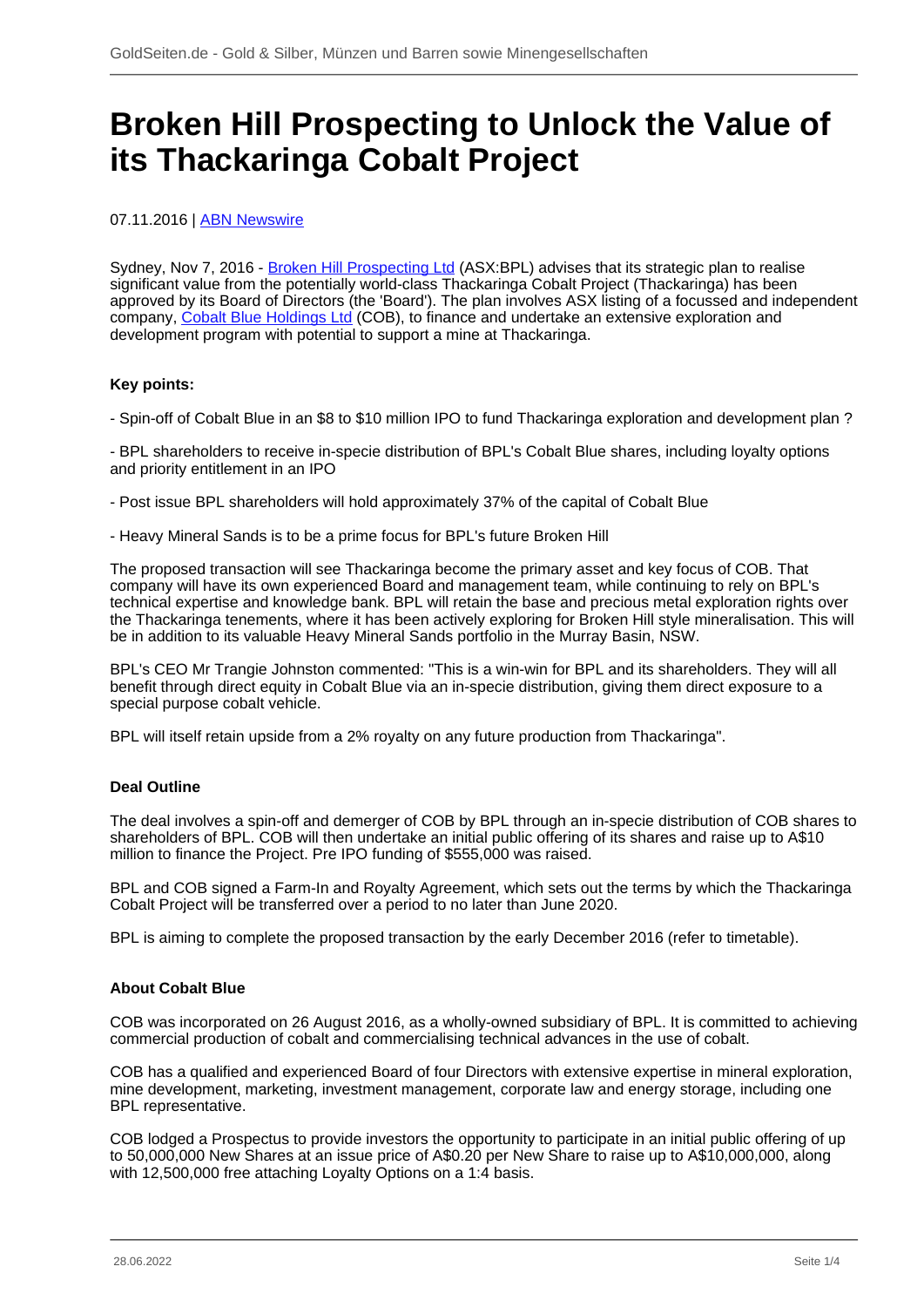# **Details of the Proposed Transaction**

BPL and COB entered into a farm-in joint venture agreement (Farm-In Agreement) on the 31 October 2016 for COB to acquire 100% of Thackaringa via achieving set milestones over a defined period. In addition, BPL and COB entered into a Royalty Agreement (Royalty Agreement) where COB agrees to pay a 2% net smelter royally (NSR) on all future cobalt production.

The key terms of the proposed transaction are:

- COB will pay BPL the sum of A\$800,000 to hold a 51% beneficial interest in the Project, subject to it meeting certain ongoing obligations as outlined below (Stage 1);

- Stage 1 Farm-In Period: On or before 30 June 2017, COB must:

o complete an approved exploration program of works with a minimum 'in-ground' expenditure of A\$2 million which is sufficient to define an Inferred Mineral Resources of 100Mt; and

o complete a Scoping Study; and

o If COB elects not to complete these Stage 1 Farm In obligations by 30 June 2017, then it may withdraw from the Joint Venture and transfer the Stage 1 Interest back to BPL for a total consideration of A\$1.00;

- Stage 2 Farm-In Period: If the Stage 1 Interest has been earned by COB, then in order to earn an additional 19% beneficial interest in the Joint Venture (Stage 2 Interest), COB must by no later than 30 June 2018:

o complete a further approved exploration program or works with a minimum 'in-ground' expenditure of A\$2.5 million which is sufficient to define an Indicated Mineral Resource to a target level identified in and supported by the Scoping Study; and

o complete a Pre-feasibility Study of the technical, commercial and economic feasibility of development and mining within the area of the tenements for the production of cobalt;

- Stage 3 Farm-In Period: If the Stage 2 Interest has been earned by COB, then in order to earn an additional 15% beneficial interest in the Joint Venture (Stage 3 Interest), COB must, by no later than 30 June 2019:

o complete a further approved exploration program or works with a minimum 'in-ground' expenditure of A\$5 million (GST inclusive) which is sufficient to define a Measured Mineral Resource and Ore Reserve to a target level identified in and supported by the Pre-feasibility Study; and

o complete a Bankable Feasibility Study to a standard which is sufficient to be submitted to a financial institution as the basis for lending of funds for the development and operation of the mining activities contemplated in the study and which is capable of supporting a Decision to Mine;

- Stage 4 Farm-In Period: If the Stage 3 Interest has been earned by COB, then in order to earn the final 15% beneficial interest in the Joint Venture (Stage 4 Interest), COB must, by no later than 30 June 2020:

o make a Decision to Mine; and terms acceptable to COB, for the development of a mine capable of producing a quantity per annum of cobalt to a target level identified in and supported by the Bankable Feasibility Study; and

o achieve financial close of the same; and

o pay to BPL the sum of A\$ 7.5 million (inclusive of GST) which may be satisfied either as a direct cash payment prior to financial close or simultaneously at financial close as part of the project financing arrangements; and

o Following the earning of a 100% beneficial interest in the Joint Venture Property, BPL will transfer a 100% legal interest in the Tenements to COB;

- Royalty: COB grants BPL a 2% (NSR Rate) net smelter royalty (NSR) on all cobalt produced from the Tenements for the life of the Project on and from the date on which commercial production first commences

# **Effect of the Proposed Transaction**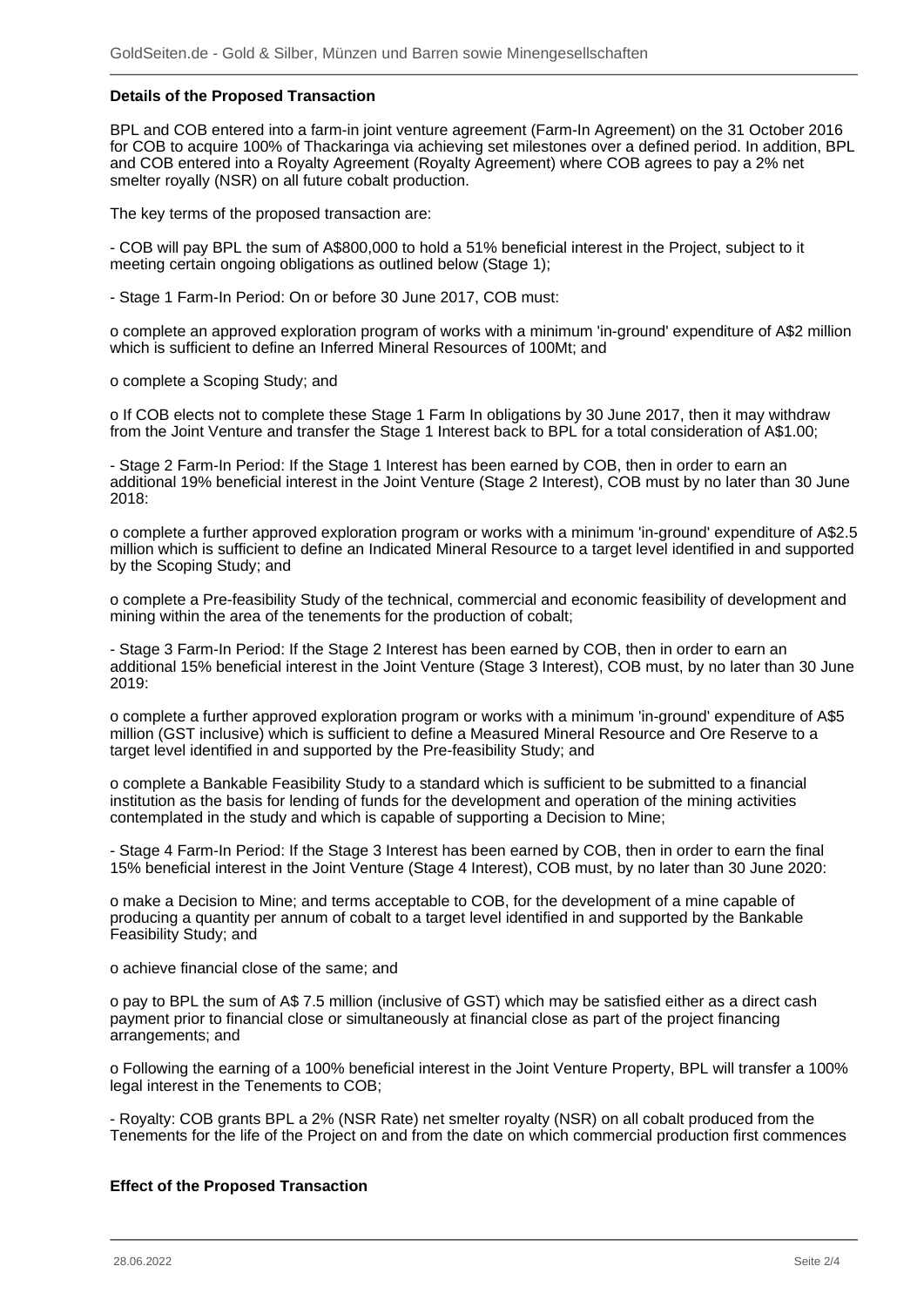BPL holds 35,000,000 COB Shares, comprising 77.78% of COB's issued capital. BPL proposes to distribute all its COB Shares in-specie to BPL's eligible shareholders recorded on BPL's share register at 5:00pm ADST on Monday 21 November 2016 (Record Date).

BPL proposes to undertake the in-specie distribution on Wednesday 14 December 2016. Upon COB's successful ASX listing, BPL shareholders will own up to 36.84% of COB Shares.

See Capital Structure Table in link below.

In addition to BPL's in-specie distribution, COB proposes to issue 8,750,000 Loyalty Options to BPL Shareholders on the basis of one (1) Loyalty Option for every four (4) COB Shares received.

For detailed information on the proposed transaction by reading the Cobalt Blue Prospectus, please refer to BPL's website:

# **Thackaringa Cobalt Project**

The Thackaringa Cobalt Project comprises a very large mineralised system of potential world-scale, strategically located 25km south-east of Broken Hill and adjacent to the main transcontinental railway line. BPL has defined a total Inferred Mineral Resource estimate of 35.7Mt at 841ppm cobalt (at a 500ppm Co cut-off)2 and a conceptual exploration target of 37-59Mt at 600-900ppm cobalt\*.

\*The global Thackaringa exploration target is as released on 27 July 2012 under JORC 2004. The potential quantity and grade of these targets is conceptual in nature. There has been insufficient exploration to define a Mineral Resource and it is uncertain if further exploration will result in determination of a Mineral Resource.

The Thackaringa deposits remain under-explored. Detailed geological mapping has delineated more than 10km of mineralised outcrop, of which approximately 75% remains untested. Significant opportunity exits to upgrade and expand the near surface resource base through extensional and infill drilling. Beyond potential strike extensions, mineralisation also remains open at depth.

The cobalt deposit is contained in a pyritic rock, which adds the possibility for the co-production of sulphuric acid from any future mining activities. Sulphuric acid supply in Australia for mining and agricultural purposes is limited, and significant quantities are imported. The large, near-surface deposits at Thackaringa also make the project suitable for large-scale, open cut mining methods.

#### **About Cobalt**

Cobalt is a strategic metal used in the production of the latest generation, high-density lithium-ion batteries. Demand for these batteries is growing strongly, thanks to their high run-time properties.

hey are commonly used in mobile phones, laptops, tablets, fixed storage in homes, aircraft and electric vehicles.

Recent price increases reflect deepening concerns about secure and ethical supply of cobalt, just as demand is accelerating. About 40% of supply is now used in lithium-ion batteries, and this is forecast to increase to reach 70% within 10 years. Forecast demand is expected to exceed production by 2017. Annual global consumption growth for cobalt is expected to average 5.1% until 2020, according to Palisade Research. Consumption is expected to rise from 96,500 tonnes in 2015 to 124,000 tonnes in 2020. Some 98% of global cobalt production comes as a by-product of copper and nickel mining.

These mines are owned by a handful of major producers, mostly in Africa. Glencore recently suspended its Katanga mine, reducing the world's cobalt supply by 3%. If Glencore also shut its Mutanda mine, there would be a much larger (13%) reduction in cobalt supply.

To view tables and figures, please visit: http://abnnewswire.net/lnk/Z60C4Y5W

#### **About Broken Hill Prospecting Ltd**

[Broken Hill Prospecting Ltd](/minen/3312--American-Rare-Earths-Ltd) (ASX:BPL) is focused on the development of strategic technology mineral resources: Cobalt and Heavy Mineral Sands (HMS).

The Thackaringa Cobalt Project is potentially a world class deposit, well positioned to met the growing